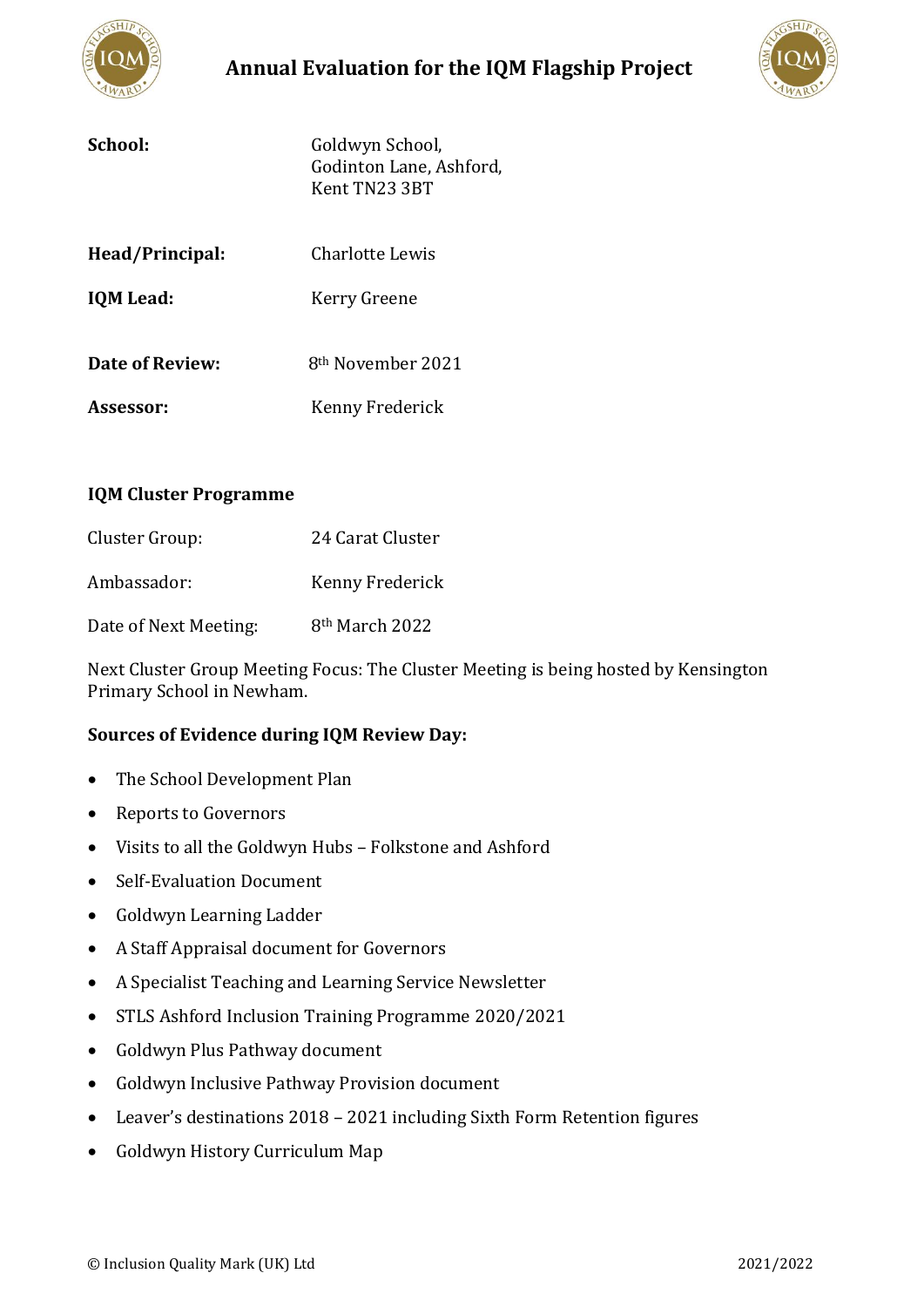



- An overview of the prospective Year 7 cohort
- Reports from Governors

## Meetings with:

- The Headteacher
- The Inclusion Lead
- The Interim Deputy Head
- Hub Leaders of all the different Hubs
- Various teachers and support staff
- Various students

## **Additional Activities**

Visits to all four Goldwyn Hubs with a tour of each building and an opportunity to meet staff and students.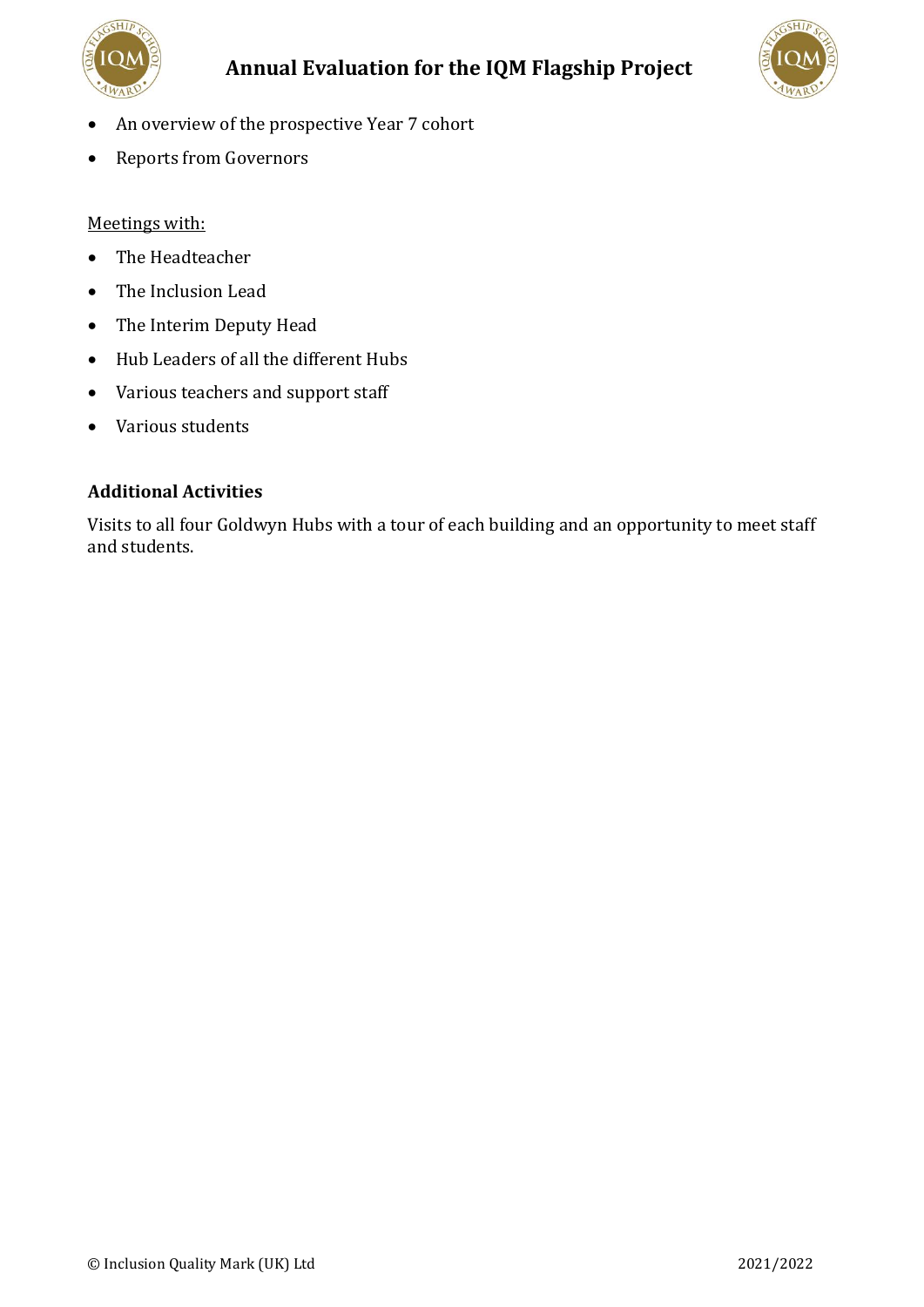



## **Evaluation of Annual Progress towards the Flagship Project**

The School's Flagship Project from the previous year was based on:

**Target 1:** *A collaborative approach to inclusion puts the child at the centre. All parents and professionals work together to co-produce plans that contain pupil voice. Parents and pupils feel confident and supported and outcomes are achieved.* 

The school outlined, in great detail, the way they include parents and work together to support the children. Last year all parents and carers contributed to their child's EHCP process.

During COVID lockdowns staff spoke to parents/carers on a weekly basis to provide support and carry out welfare and safeguarding checks. These calls were a lifeline to many parents, some of whom did not speak to another adult all week apart from the call from the school. These calls strengthened the relationship with parents at a level that had not previously existed, and the school is working hard to sustain this positive relationship. Key workers provide an additional consistency to these relationships. This parent contact has created opportunities for wider engagement and enhanced success for parent/staff /student partnerships.

One of the Centre Managers said that the biggest change has been in respect of parents who had previously sat in the background now feel engaged in their child's education and wider school life. Furthermore, protocols have been developed for the STLS service working with parents/carers.

Staff at the school are extremely well-trained especially in supporting children who have been through trauma and/or are school refusers and other issues around positive mental health and wellbeing. This means they have a secure and in depth understanding of the issues students are presenting with and how best to support them.

As a result of this training the quality of emotional and pastoral support provided to students and their families has been extremely high. In recognition of this support and training the school was awarded the Leading Parent Partnership Award in May 2021.

**Target 2:** *To pioneer Ashford as an Inclusive Hub. Schools develop their practice and their curriculum so that they develop expertise in inclusive practice that is most appropriate to support all pupils including the most vulnerable.*

Having visited the school and the Ashford Hub I can confirm that this target has been achieved and the Hub is up and running and is proving to be very effective in the support they are providing. Detailed evidence to support this conclusion is included in the self-evaluation document.

**Target 3:** *To ensure the best possible outcomes for SEND pupils, all services will work well together in a supportive collaborative manner keeping each other informed. If any pupil is on a waiting list, parents will be signposted to the relevant immediate support.*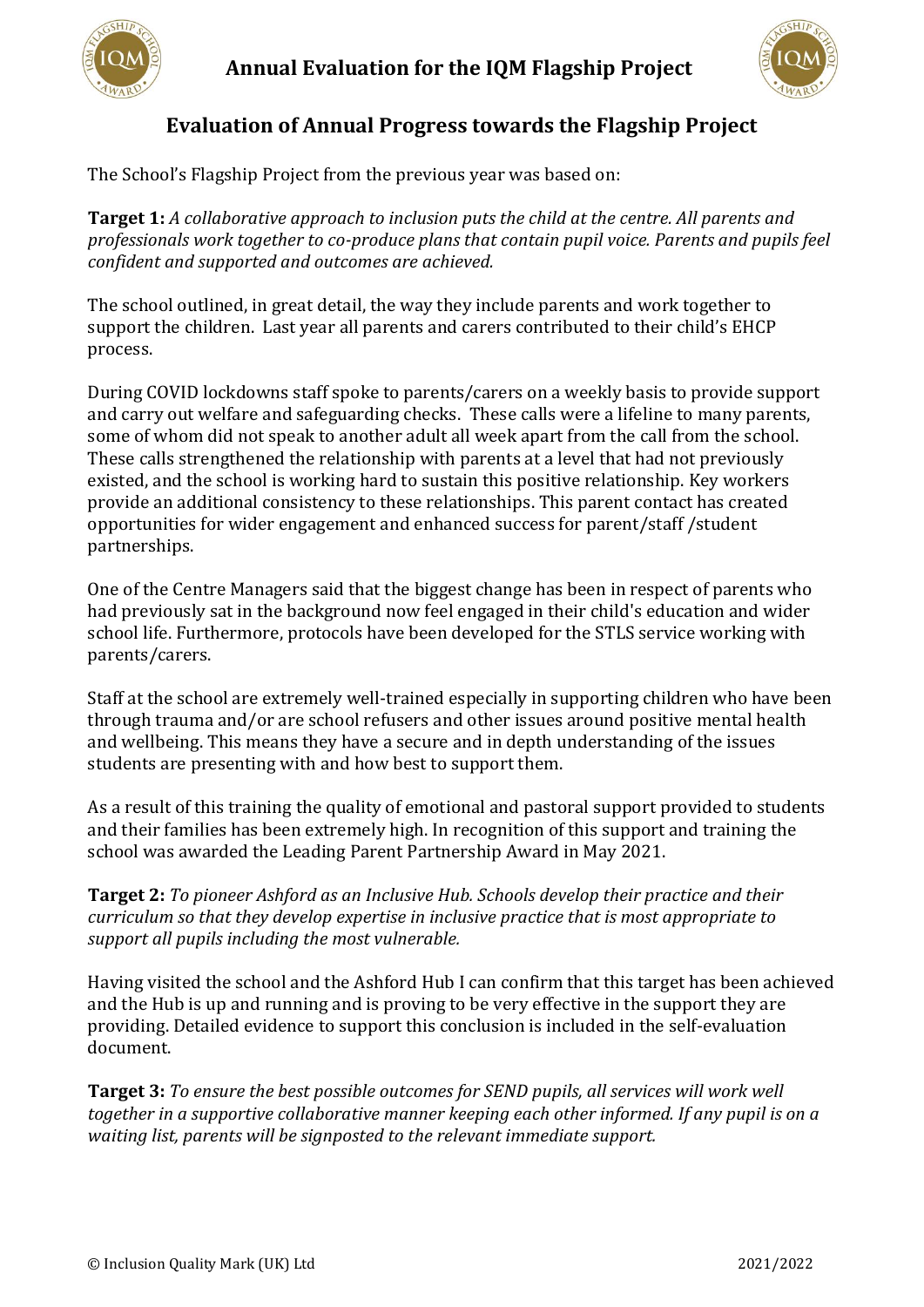



All students attending Goldwyn have SEND or/and SEMH needs, and the school is focussed entirely on each individual child. Staff are knowledgeable and skilled in supporting their needs in the classroom and outside it. They have developed a menu of interventions to ensure that outcomes are positive. Staff training is ongoing and is extensive and they are well equipped to ensure students achieve their best.

**Target 4:** *To ensure that all schools set high aspirations for all pupils with SEND. The curriculum is shaped to meet the individual needs of every pupil so that they can thrive.*

All of my discussions and the breadth of paperwork provided by the school pointed to the effectiveness of this work. This target has been achieved but is always under review.

# **Agreed Actions for the Next Steps in the Flagship Project:**

The focus of the new Flagship project is around further development of the Goldwyn Post 16 provision. A full action plan is included.

## **The Impact of the Cluster Group**

The school has been well represented by Dominic Gunn who works between all the Goldwyn sites. He makes an excellent contribution to the group.

## **Overview**

The aim of the school as outlined on their school website is to:

## *'Through developing personal resilience and providing students with the motivation to succeed Goldwyn School encourages students to be the best that they can be!'*

I spent the day of my visit with the Headteacher who gave me a very detailed tour of the school and accompanied me to the various Goldwyn Hubs. She also told me about the school and the way it works supporting students with a wide range of needs. She also spent time explaining the way the school was organised and the vision and principles that inform policy and practice.

Goldwyn School is quite unique and provides a safe and secure setting to educate secondary aged students with a wide range of needs. Most have been previously attended mainstream schools and have come to Goldwyn after these placements broke down. The school is ambitious on behalf of the students and while they prioritise their emotional and social needs, they aim to provide a curriculum that is challenging and prepares them for life after school. Staff know each individual well and they work together to find the right 'fit' in terms of curriculum and care. It is very clear that students come first, and staff go to great lengths to engage them and to develop positive relationships. These positive relationships are the cornerstone of all the work that happens in the school.

The applications for places in the school are much higher than the school can admit. This year they school has had seventy requests for Secondary Transfer Placements. Out of those twentytwo have been offered places. A further fifteen students will be admitted to the Ashford site and eight will have access to the Folkstone Nurture group. We talked about the way they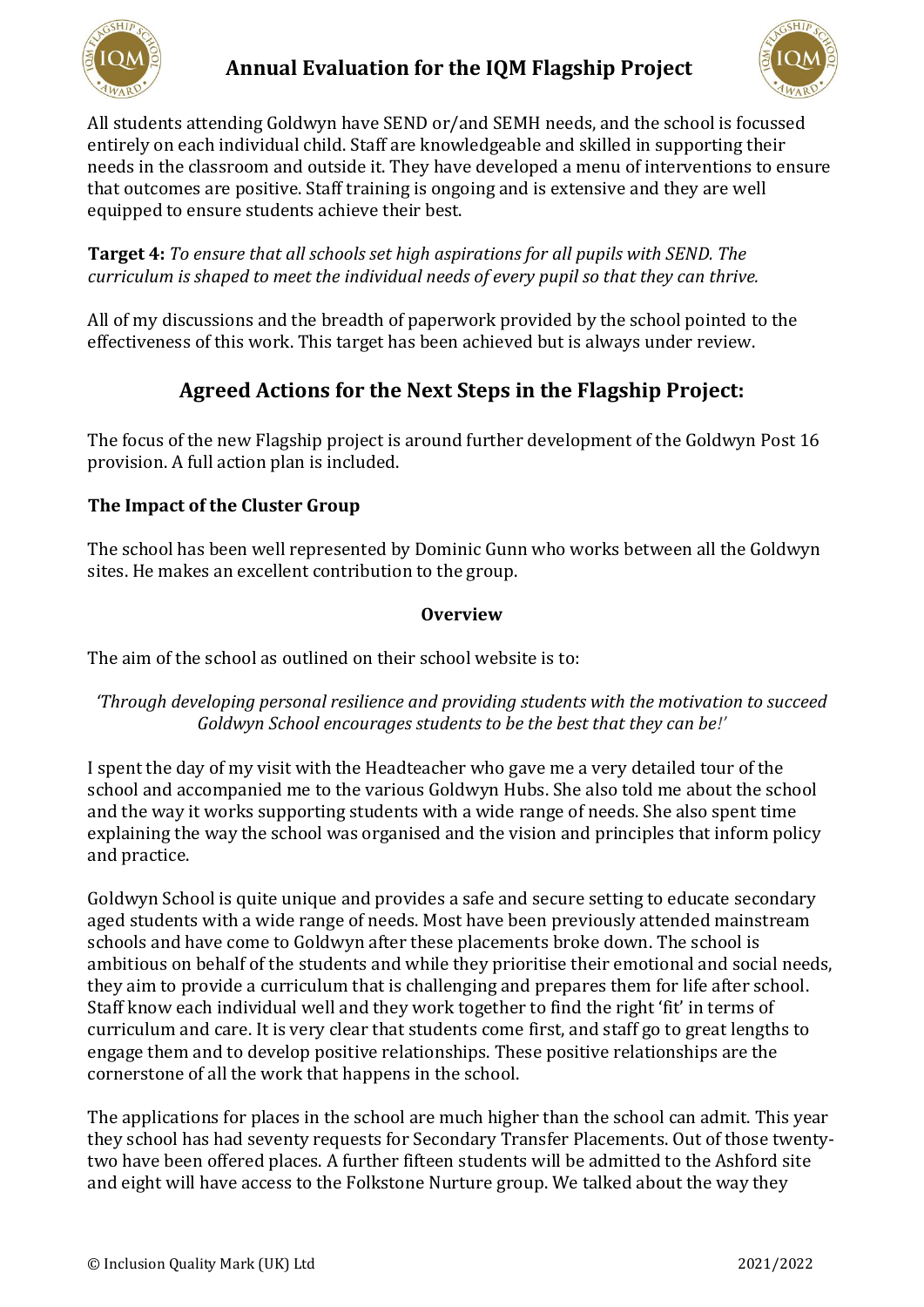

# **Annual Evaluation for the IQM Flagship Project**



decide who to admit and it is a long process where every individual potential student is looked at and is matched against what the school can provide.

The Headteacher told me that the school is seeing an increase of complexities amongst incoming students, and they present multiple needs some of which fall outside the schools normal criterium. This detailed information is shared with all staff, who then put plans in place to provide an appropriate curriculum, pastoral, and emotional support as well as a range of interventions as required.

The school mission statement (on their website) says that they work towards providing learning opportunities where students experience:

- A sense of personal security.
- Enjoyment of learning.
- Respect and being valued.
- Supportive relationships.
- Sharing their lives with positive adult role models.
- Clear, flexible boundary setting.
- Successful achievement boosting their self esteem.
- Opportunities to obtain academic and/or vocational qualification.
- A chance to flourish and exercise personal responsibility.

I witnessed staff working with individual students throughout the day in all the different settings and saw them providing all of the above experiences in one guise or another. The atmosphere and ethos were remarkably relaxed but purposeful. I could feel no stress or tension. Getting students into school in the first place is a challenge as many suffer extreme anxiety and many have not attended school for a long time.

The curriculum is personalised and designed to offer a wide range of qualifications and is based on individual interests. The aim is to fully engage students in their learning and get them excited by the subject. They use research methods to develop the curriculum but most of all they talk to students to find out what they need and what they want from the curriculum. Social and Emotional Development underpins the philosophy of care and educational delivery (Goldwyn Learning Ladder, linked to Maslow's Hierarchy of Needs). There is also a Goldwyn Charter that all staff are committed to which outlines expectations of themselves as "professional, compassionate and positive role models".

There are a number of Goldwyn Pathways that offer a carefully planned and holistic curriculum, designed to meet the needs of the whole child, ensuring that students' SEN needs or their social and emotional needs do not create a barrier to learning. The different pathways are offered at Goldwyn School's two sites – one in Ashford and one in Folkstone. The Ashford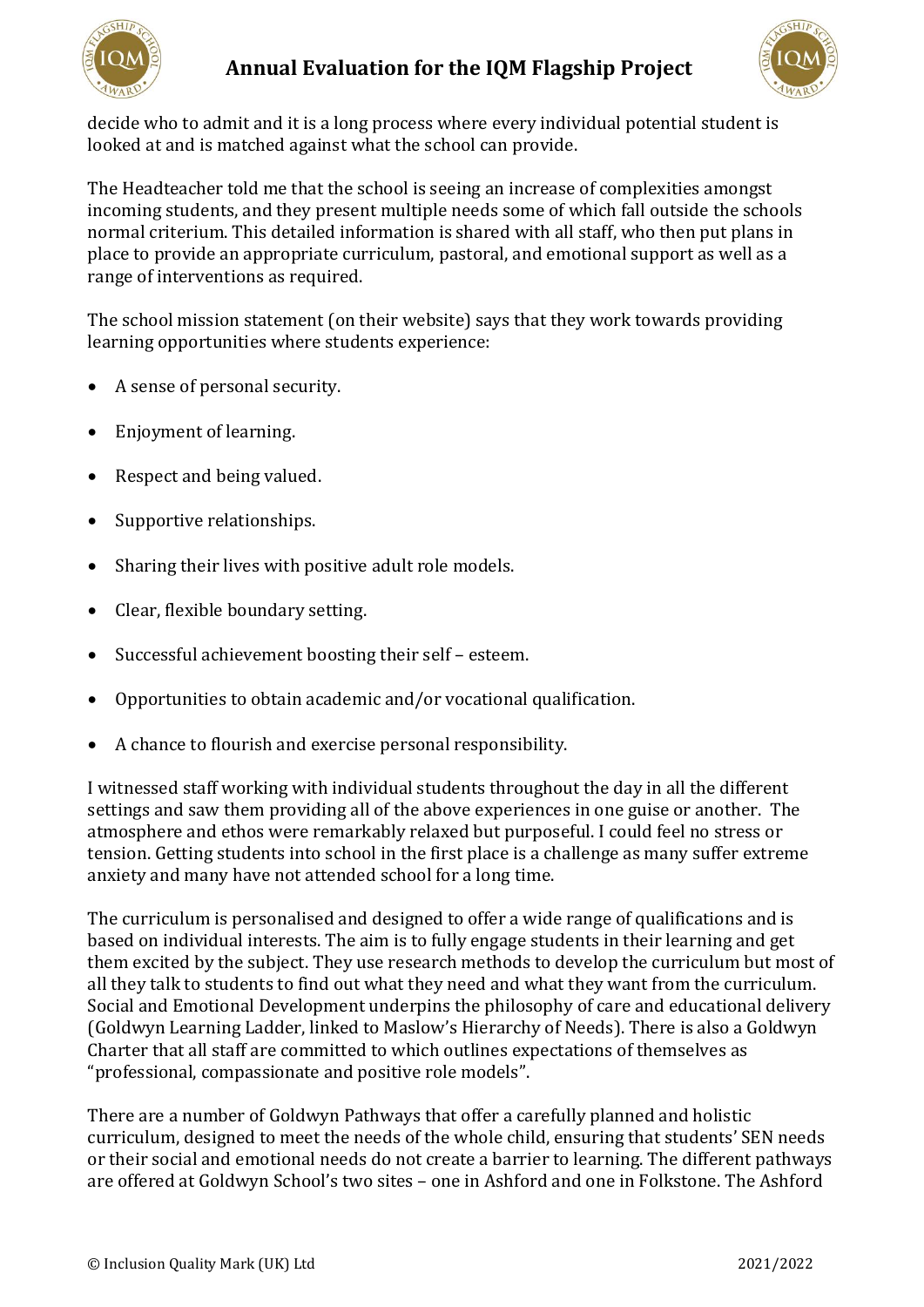



site caters for 11–16-year-old students with SEMH/ASD needs, with average to higher ability. The student staff ratio is 7:2 and courses offered are predominantly Level 2 GCSE qualifications. There is a broad mainstream National Curriculum at KS3. There are seventy students on that site. The Goldwyn school site based at Folkestone also admit students aged between 11-16 with severe or complex SEMH needs. This is the Nurture Group and is a fulltime provision based on the National Curriculum. Practical Vocational Courses are offered and there are excellent facilities and trained professionals on site to deliver these courses. I was able to visit many of these specialised vocational workshops during my visit. There are currently forty-five students attending this school site.

The Goldwyn Plus Pathway involves KS3 and KS4 students (11 to 16) with SEMH/ASD/SLD needs. Many are phobic and vulnerable and have complex needs. The Ashford site delivers a modified National Curriculum, along with entry level qualifications. In addition, some Level 2 qualifications including some GCSEs and vocational courses are taught according to need. Timetables are flexible to suit the students and there is some individual tuition provided. Home tuition is also offered for those who need it (where students will not leave home.) There are forty students attending this provision. The Goldwyn Plus Folkestone is for girls in KS3 & 4 with ASD and other high-level needs. Individual bespoke timetables are in place for all children. There are 12 students attending this provision.

The Goldwyn Sixth Form has two sites – one is Ashford and one in Folkestone. The Ashford site is for students aged 16 to 19 and provides practical vocational courses as well as English and Maths qualifications from Entry Level to GCSE. Employability skills are also taught. There are twenty-four students attending currently. The Folkestone site offers combined studies for 16 to 19-year-olds. There are twelve students attending this site. They take a mixture of courses according to their abilities and interests. Employability Skills and Life Skills are also taught. I visited one of the life skills sessions in the 'flat,' where students were cooking and ironing and carrying out gardening tasks under the supervision and guidance of staff.

The STLS Outreach and Inclusion Service offers specialist teaching and school to school support. They also provide extensive professional learning opportunities for Goldwyn staff at all levels along with staff in other schools.

The starting points and progress of every student is carefully assessed using a variety of tools and methods including – regular Progress Review meetings, attainment, Boxall scores, attendance data, BRITA points. All students have an ECHP, and a review of the targets is a regular activity that helps to inform teachers. In addition, communication and interaction skills are collated and reviewed by a 'multi-faceted' team of teaching, learning support and pastoral staff. These meetings identify both positive achievement and highlight any underachievement which requires more bespoke intervention, to be delivered within the classroom, through 'Goldwyn Time' or by a referral to external agencies.

I was able to see Goldwyn Time in action which is a sort of 'soft start' to the day where students drift in and spend a relaxed time with staff and other students and can talk about anything that is on their mind. The students were generally welcoming and were happy to be in school in spite of the fact that it was a Monday morning.

I was able to meet all the Hub Leaders and they gave me a tour of their site and introduced me to staff and students. During our discussions it was clear that they know the students well and